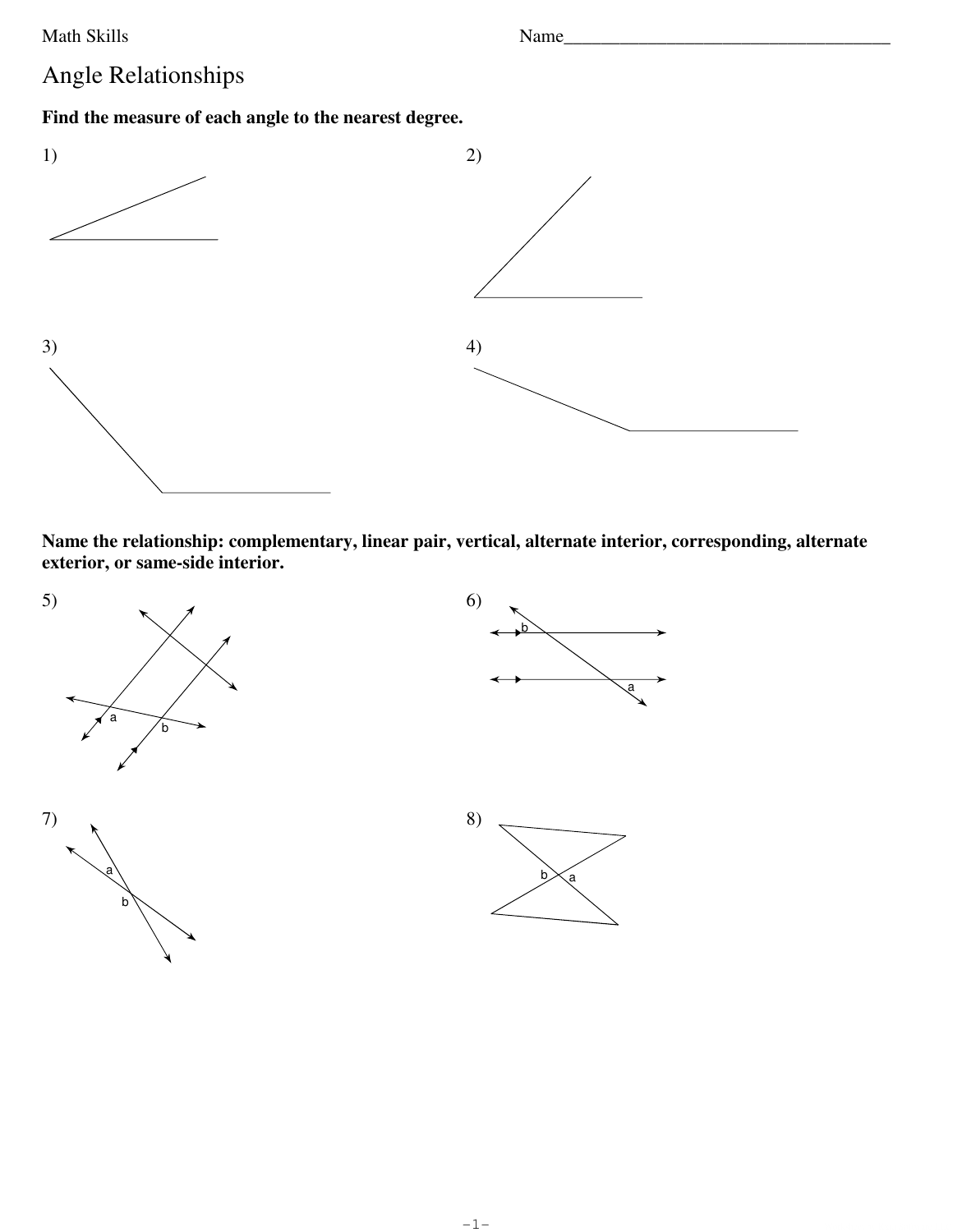







Find the value of the missing measure.







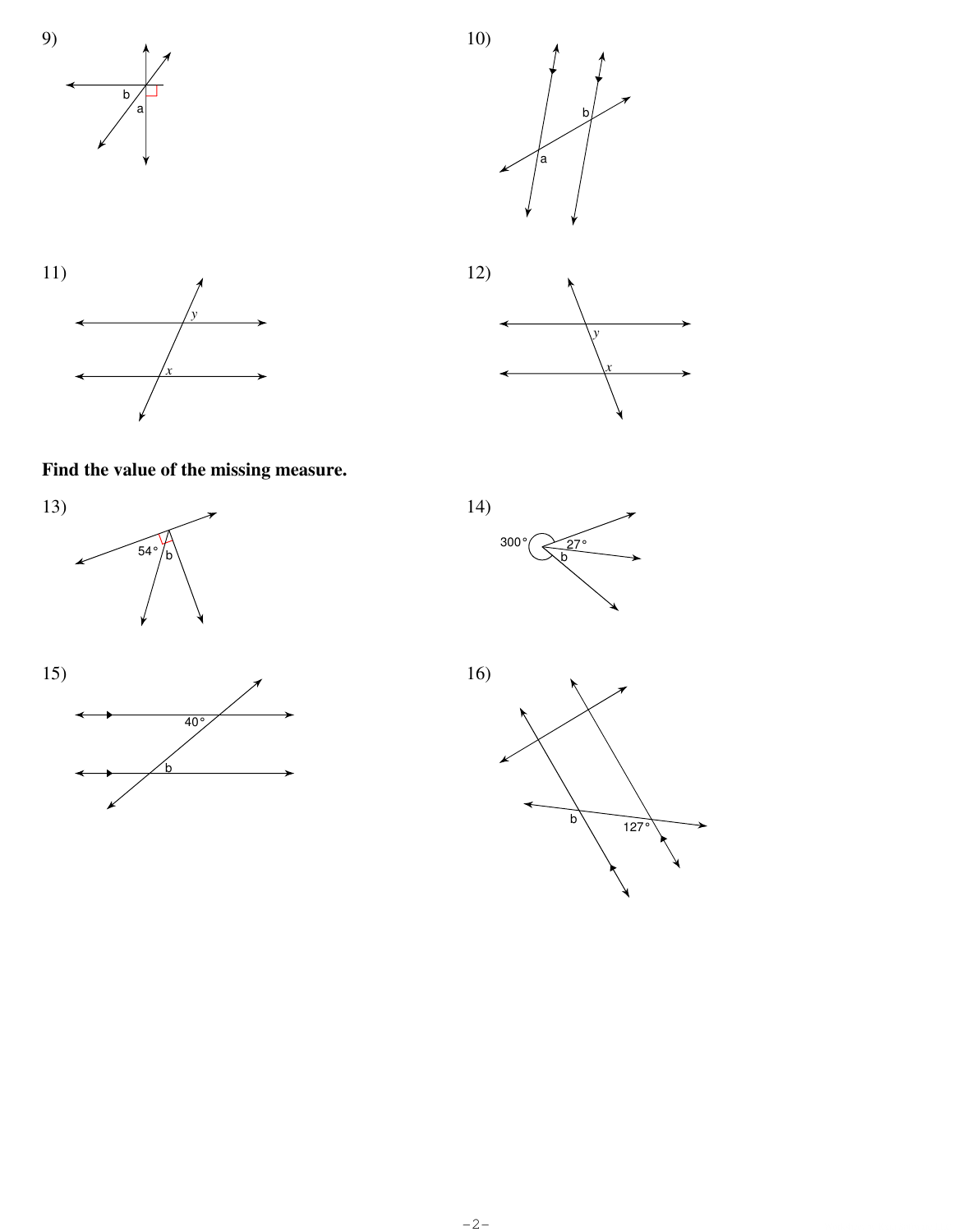





Find the value of x.